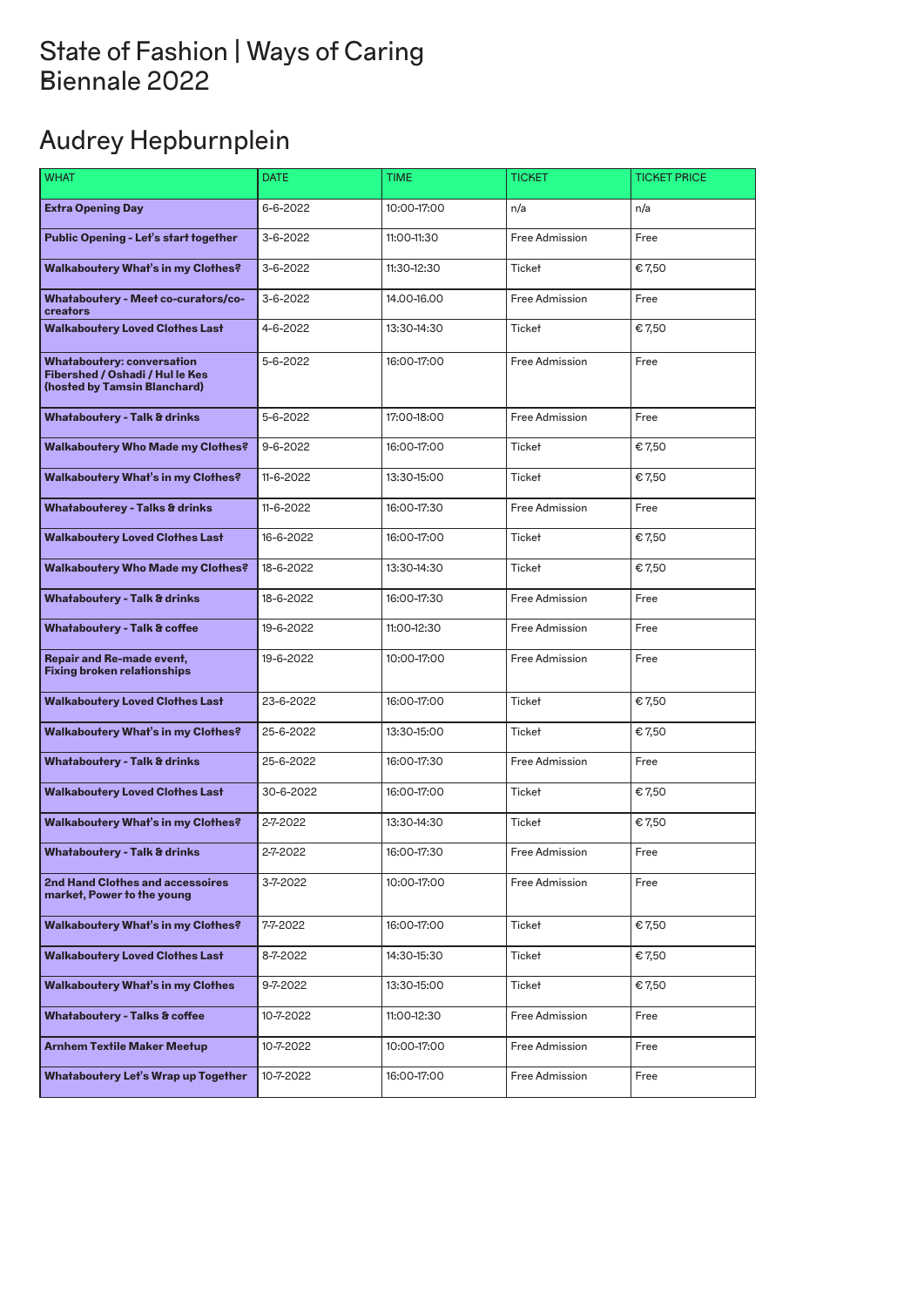# City Center Arnhem

| <b>WHAT</b>                                                                                                                                                            | <b>DATE</b>    | <b>TIME</b>        | <b>TICKET</b>  | <b>TICKET PRICE</b> |
|------------------------------------------------------------------------------------------------------------------------------------------------------------------------|----------------|--------------------|----------------|---------------------|
| <b>Extra Opening Day</b>                                                                                                                                               | $6 - 6 - 2022$ | 10:00-17:00        | n/a            | n/a                 |
| <b>Promenade on Slow Street: bouw</b><br>mee aan de winkelstraat van de<br>toekomst / Promenade on Slow<br><b>Street - Design the shopping street</b><br>of the future | 4-6-2022       | 12:00-16:00        | Free Admission | Free                |
| <b>Promenade on Slow Street: bouw</b><br>mee aan de winkelstraat van de<br>toekomst / Promenade on Slow<br><b>Street - Design the shopping street</b><br>of the future | 11-6-2022      | 12:00-16:00        | Free Admission | Free                |
| <b>Community event:</b><br><b>Nacht van de Mode</b>                                                                                                                    | 11-6-2022      | Night<br>programme | Free Admission | Free                |
| <b>Promenade on Slow Street: bouw</b><br>mee aan de winkelstraat van de<br>toekomst / Promenade on Slow<br><b>Street - Design the shopping street</b><br>of the future | 18-6-2022      | 12:00-16:00        | Free Admission | Free                |
| <b>Promenade on Slow Street: bouw</b><br>mee aan de winkelstraat van de<br>toekomst / Promenade on Slow<br><b>Street - Design the shopping street</b><br>of the future | 25-6-2022      | 12:00-16:00        | Free Admission | Free                |
| <b>Promenade on Slow Street: bouw</b><br>mee aan de winkelstraat van de<br>toekomst / Promenade on Slow<br><b>Street - Design the shopping street</b><br>of the future | 2-7-2022       | 12:00-16:00        | Free Admission | Free                |
| <b>The Love Yourself Procession</b><br>by Tom Van der Borght                                                                                                           | 10-7-2022      | 15:00-16:00        | Free Admission | Free                |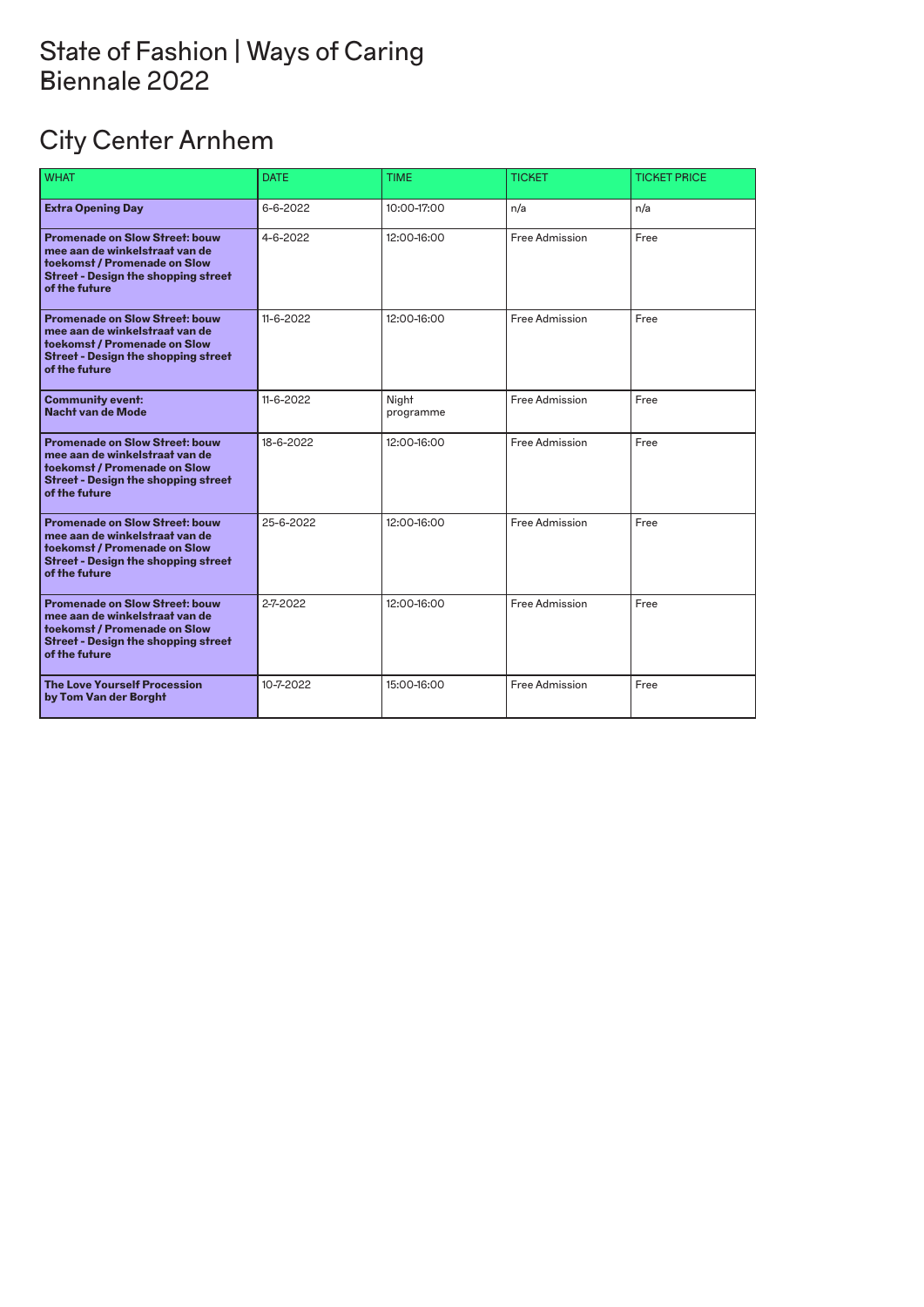### Eusebius

| <b>WHAT</b>                                                                                   | <b>DATE</b> | <b>TIME</b> | <b>TICKET</b>               | <b>TICKET PRICE</b> |
|-----------------------------------------------------------------------------------------------|-------------|-------------|-----------------------------|---------------------|
| <b>Extra Opening Day</b>                                                                      | 6-6-2022    | 10:00-17:00 | n/a                         | n/a                 |
| <b>Cocreators instaling new work</b><br>as activation                                         | 3-6-2022    | 10:00-17:00 | <b>Ticket</b>               | €7,50               |
| <b>Cocreators installing new work</b><br>as activation                                        | 4-6-2022    | 10:00-17:00 | <b>Ticket</b>               | €7,50               |
| <b>Rondleiding Exhibition</b><br><b>Fashion as Encounters (Nederlands)</b>                    | 4-6-2022    | 11:00-12:00 | <b>Ticket</b>               | €7,50               |
| <b>Workshop #1: Settlement for care</b><br>by Woman Cave                                      | 11-6-2022   | 11:00-16:30 | <b>Ticket, Student Free</b> | € 2,50              |
| <b>Rondleiding Exhibition</b><br><b>Fashion as Encounters (Nederlands)</b>                    | 11-6-2022   | 11:00-12:00 | <b>Ticket</b>               | €7,50               |
| <b>Rondleiding Exhibition</b><br><b>Fashion as Encounters (Nederlands)</b>                    | 18-6-2022   | 11:00-12:00 | <b>Ticket</b>               | €7,50               |
| Workshop #2: Inti-Mates by<br><b>Circus Andersom &amp; Denise Bernts</b><br>+ online          | 18-6-2022   | 11:30-16:30 | Ticket, Student free        | € 2,50              |
| <b>Workshop #3: Building Futures of</b><br>Difference by Yun Lee & James Parnell<br>(BARTALK) | 24-6-2022   | 13:00-16:00 | <b>Ticket, Student Free</b> | € 2,50              |
| <b>Workshop #4: JOIN Collective Clothes</b><br>by Anouk Beckers<br>+ online                   | 25-6-2022   | 10:30-16:30 | <b>Ticket, Student Free</b> | € 2,50              |
| <b>Rondleiding Exhibition</b><br><b>Fashion as Encounters (Nederlands)</b>                    | 25-6-2022   | 11:00-12:00 | Ticket                      | €7,50               |
| <b>Rondleiding Exhibition</b><br><b>Fashion as Encounters (Nederlands)</b>                    | 2-7-2022    | 11:00-12:00 | <b>Ticket</b>               | €7,50               |
| <b>Workshop #5: Antidisciplinary</b><br><b>Workbook of Care by Generation 31</b><br>+ online  | 2-7-2022    | 11:00-15:00 | Ticket, student Free        | € 2,50              |
| <b>Rondleiding Exhibition</b><br><b>Fashion as Encounters (Nederlands)</b>                    | 9-7-2022    | 11:00-12:00 | <b>Ticket</b>               | €7,50               |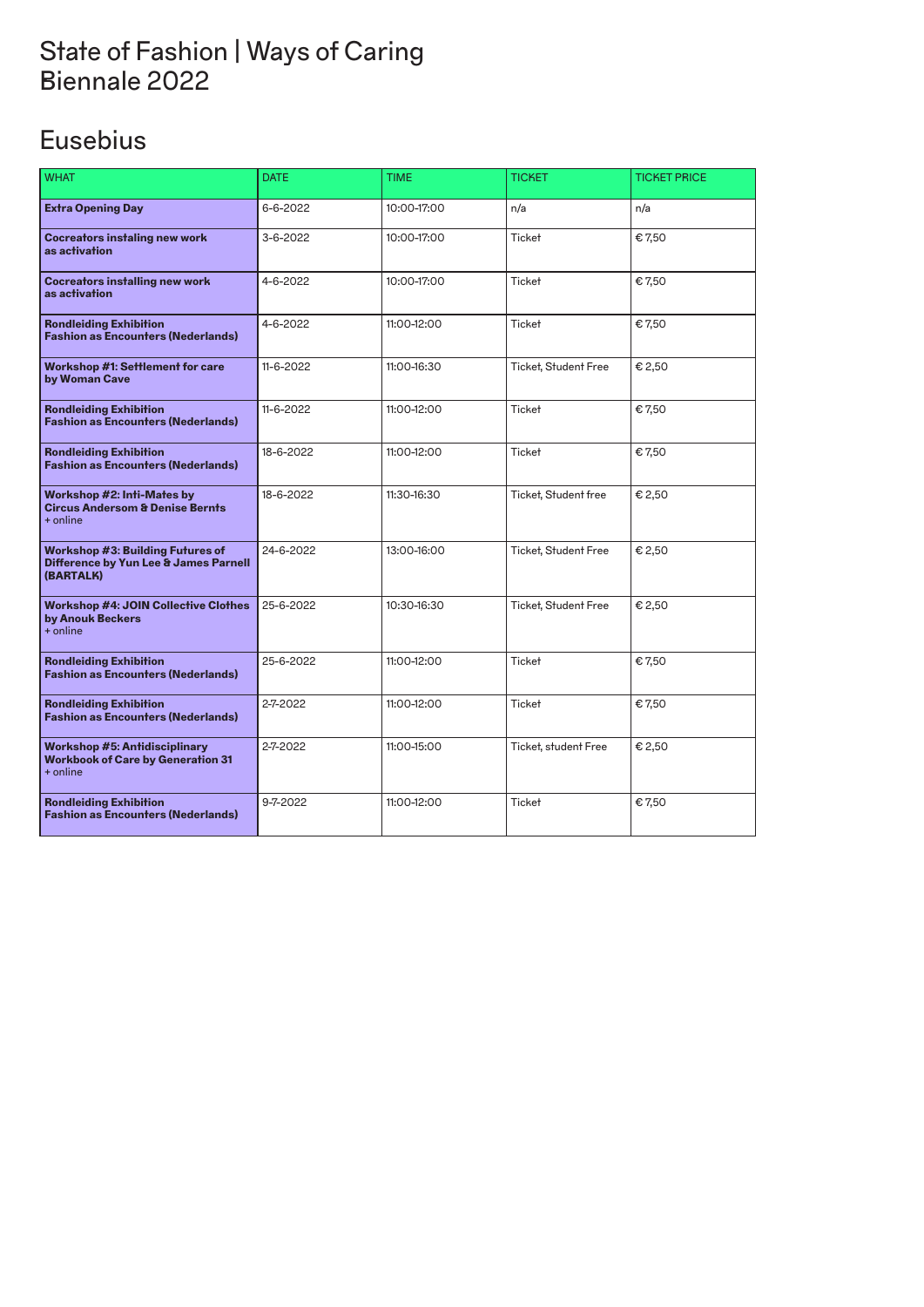# Rozet

| <b>WHAT</b>                                                                                                               | <b>DATE</b> | <b>TIME</b> | <b>TICKET</b>               | <b>TICKET PRICE</b> |
|---------------------------------------------------------------------------------------------------------------------------|-------------|-------------|-----------------------------|---------------------|
| <b>Extra Opening Day</b>                                                                                                  | 6-6-2022    | 10:00-17:00 | n/a                         | n/a                 |
| <b>Workshop SOUP ARCHIVE:</b><br><b>Trash to Treasure -</b><br>Found vest mash-up workshop<br>3rd Floor > Showroom Arnhem | 4-6-2022    | 12:00-15:30 | <b>Ticket, Student Free</b> | € 2,50              |
| <b>Workshop SOUP ARCHIVE:</b><br><b>Trash to Treasure -</b><br>Found vest mash-up workshop<br>3rd Floor > Showroom Arnhem | 5-6-2022    | 12:00-15:30 | <b>Ticket, Student Free</b> | € 2,50              |
| Ilse Schoneveld: Demonstratie Second<br>Life Jewelry - Sieraden van blik                                                  | 8-6-2022    | 14:00-17:00 | Free Admission              | Free                |
| <b>Rianne Doller: Workshop Kick Ass</b><br><b>Welcome Quilt</b>                                                           | 11-6-2022   | 12:00-14:00 | <b>Ticket, Student Free</b> | €2,50               |
| <b>Wardrobe × Kledingbieb XL</b><br>(by Outfit Library LESS)<br>3rd Floor                                                 | 17-6-2022   | 10:00-22:00 | <b>Ticket</b>               | Free                |
| <b>Wardrobe × Kledingbieb XL</b><br>(by Outfit Library LESS)<br>3rd Floor                                                 | 18-6-2022   | 10:00-17:00 | Free Admission              | Free                |
| <b>Workshop Garcia Bello:</b><br><b>Using a Blanket Stitch</b><br>3rd Floor                                               | 24-6-2022   | 12:00-14:00 | <b>Ticket, Student Free</b> | € 2,50              |
| <b>Workshop Mirte Engelhard:</b><br><b>Schets je Verhaal</b>                                                              | 3-7-2022    | 15:00-17:00 | Ticket, student Free        | € 2,50              |
| <b>Wardrobe x Swap</b>                                                                                                    | 9-7-2022    | 10:00-17:00 | Free Admission              | Free                |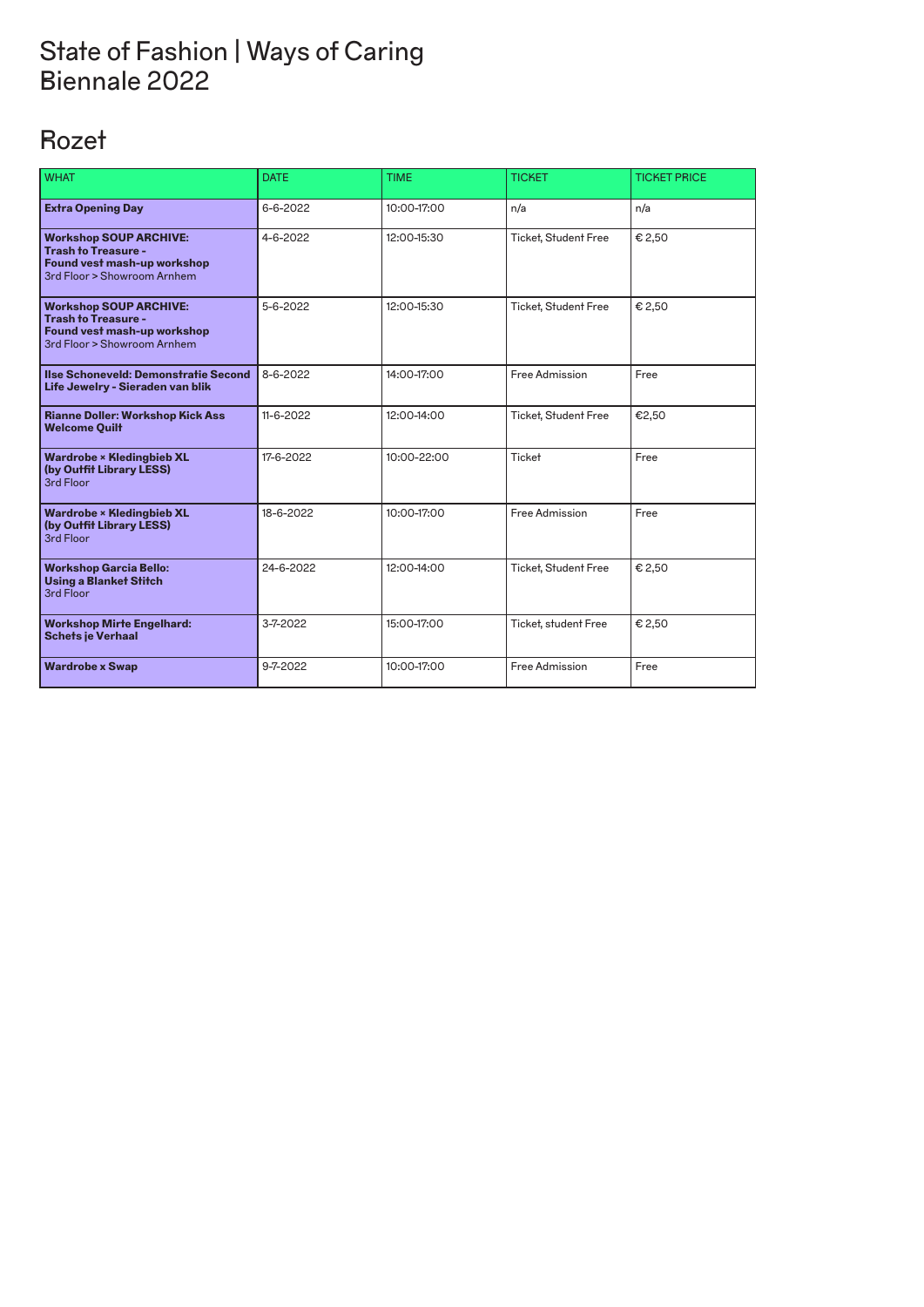# Showroom Arnhem

| <b>WHAT</b>                                                           | <b>DATE</b> | <b>TIME</b> | <b>TICKET</b>               | <b>TICKET PRICE</b> |
|-----------------------------------------------------------------------|-------------|-------------|-----------------------------|---------------------|
| <b>Extra Opening Day</b>                                              | 6-6-2022    | 10:00-17:00 | n/a                         | n/a                 |
| <b>Designers in Residence: Duran Lantink</b>                          | 3-6-2022    | 10:00-17:00 | Free Admission              | Free                |
| <b>Designers in Residence: Duran Lantink</b>                          | 4-6-2022    | 10:00-17:00 | Free Admission              | Free                |
| <b>Designers in Residence: Duran Lantink</b>                          | 5-6-2022    | 10:00-17:00 | Free Admission              | Free                |
| <b>Workshop Carolien Evers:</b><br>Geef je oude trui een nieuw leven! | 6-6-2022    | 12:00-15:00 | <b>Ticket, Student Free</b> | € 2,50              |
| <b>Designers in Residency: Sindiso</b><br><b>Khumalo</b>              | 10-6-2022   | 10:00-17:00 | Free Admission              | Free                |
| <b>Designers in Residency: Sindiso</b><br><b>Khumalo</b>              | 11-6-2022   | 10:00-17:00 | Free Admission              | Free                |
| <b>Designers in Residency: Sindiso</b><br><b>Khumalo</b>              | 12-6-2022   | 10:00-17:00 | Free Admission              | Free                |
| <b>Workshop Garcia Bello:</b><br>Upcycle your own poncho              | 17-6-2022   | 12:00-14:00 | Ticket, Student free        | € 2,50              |
| <b>Workshop Garcia Bello:</b><br>Upcycle your own poncho              | 18-6-2022   | 12:00-14:00 | <b>Ticket, Student Free</b> | € 2,50              |
| <b>Workshop Natali Nijman: Mini-me</b>                                | 18-6-2022   | 14:30-17:00 | <b>Ticket, Student Free</b> | € 2,50              |
| <b>Pascale Gatzen/Carolien Evers Linen</b><br><b>Project</b>          | 23-6-2022   | 14:00-17:00 | <b>Ticket, Student Free</b> | € 2,50              |
| Wardrobe x swap (Libary Less &<br>Stiksteek)                          | 25-6-2022   | 10:00-17:00 | Free Admission              | Free                |
| <b>Workshop Daan Kruijssen:</b><br><b>Bioplastic Lab</b>              | 26-6-2022   | 12:00-14:00 | Ticket, student Free        | € 2,50              |
| <b>Designers in Residency: Toton Januar</b>                           | 1-7-2022    | 10:00-17:00 | Free Admission              | Free                |
| <b>Designers in Residency: Toton Januar</b>                           | 2-7-2022    | 10:00-17:00 | Free Admission              | Free                |
| <b>Designers in Residency: Toton Januar</b>                           | 3-7-2022    | 10:00-17:00 | Free Admission              | Free                |
| <b>Designers in Residency:</b><br><b>Tom Van der Borght</b>           | 8-7-2022    | 10:00-17:00 | Free Admission              | Free                |
| <b>Designers in Residency:</b><br><b>Tom Van der Borght</b>           | 9-7-2022    | 10:00-17:00 | Free Admission              | Free                |
| <b>Designers in Residency:</b><br><b>Tom Van der Borght</b>           | 10-7-2022   | 10:00-17:00 | Free Admission<br>Free      |                     |